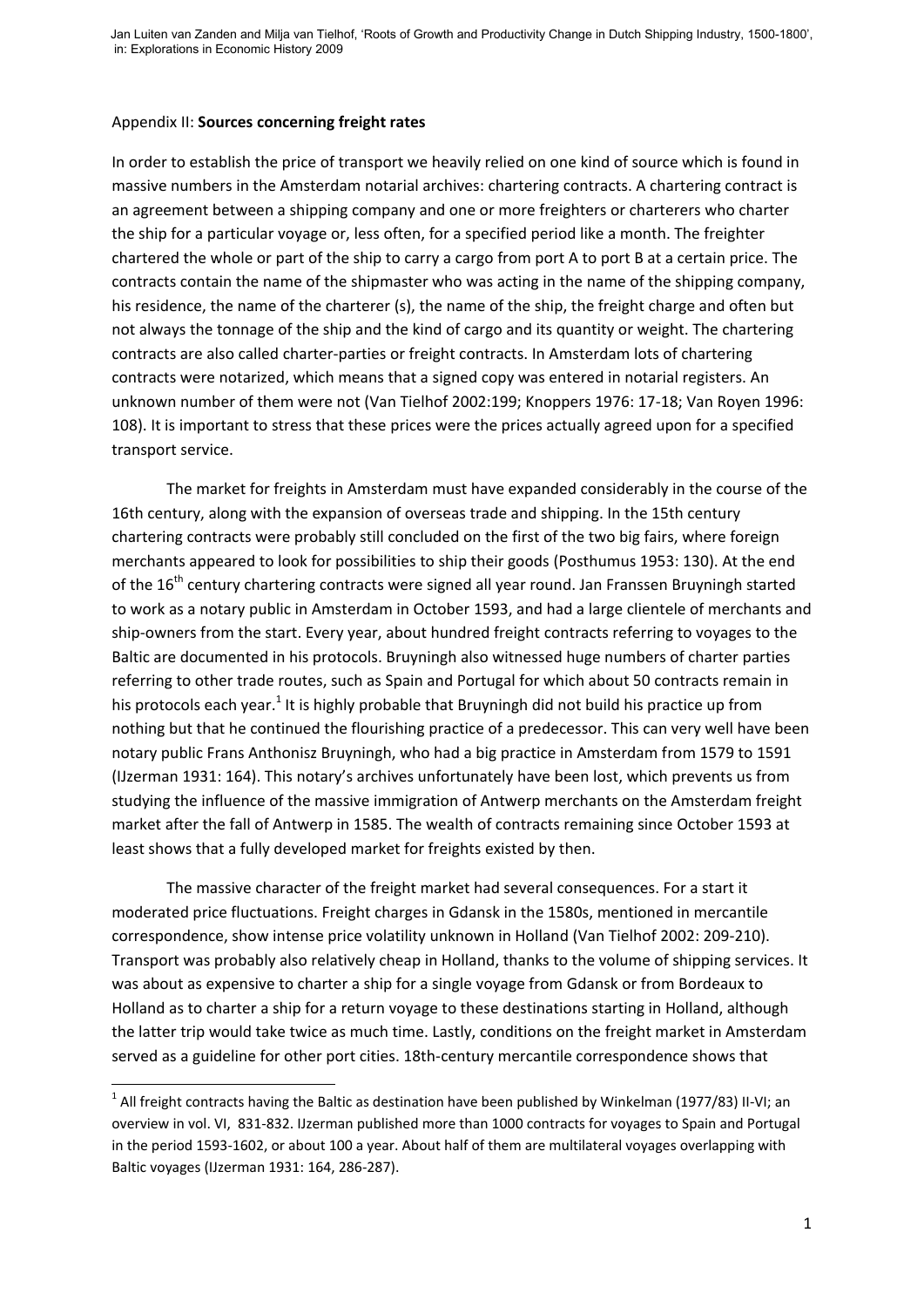information about ships chartered in Amsterdam heavily influenced the price formation process of freights in Bordeaux (Wegener Sleeswijk 2006: 361).

Objections have been raised against the charter-parties saying that they are not representative for Dutch trade and shipping in general. Christensen signalled in his fundamental study on Dutch Baltic trade that only for a small part of all voyages a notarial contract had been concluded. To make things worse, this part varied according to the trade route and the ship's carrying capacity. For simple, routine return voyages to the Baltic much less contracts were found than for multilateral trips via western Europe to the Baltic or vice versa. In general, contracts were more likely made for longer trade routes than for shorter ones, and more often for big ships than for small ones.<sup>2</sup> Although shipping between the Dutch Republic and north-western Germany and the British isles was intense, chartering contracts for these routes are very rarely found.<sup>3</sup> Quite different is the situation in regard to the White Sea. Numerous chartering contracts remain for trips to Archangel for the whole of the  $17<sup>th</sup>$  and  $18<sup>th</sup>$  centuries. An important explanation for the discrepancy between the number of contracts and total shipping from Amsterdam is the entanglement of trade and shipping in Holland (Lesger 2004). Many shipping companies traded on their own account, especially on certain trade routes and the timber trade to Norway can serve here as an example. Trade was usually in the hands of the ship-owners and only a relatively small part of the ships was chartered (Boon 1996: 58; Hart 1997: 121; Lesger 2001: 63). On the other hand, at most a third or a quarter of the ships sailing to the White Sea is thought to have been laden with goods owned by the shipping companies while the rest of them, the majority, was chartered (Hart 1973: 105, Footnote 8). The selection of freighters appearing in the contracts needs some qualification too. Foreign charterers appear relatively often as they are less likely to own (parts of) ships they can use. The mass of Dutchmen owning ships or parts of them felt less need to sign a contract and notarize it. Fortunately, all these objections against the chartering contracts are not relevant for our purpose. We are interested in transport prices and we can assume that the price agreed upon accurately reflects market conditions on the moment the contract was concluded.

Another concern in this respect is the presence of (sometimes hugely) varying price differences within one single year. This could be the result of special circumstances, as the beginning or end of a war, which tended to reduce or drive up freight rates. At the end of the shipping season, in autumn, prices tended to go up to account for the bigger risks of having to deal with bad weather. Moreover, it is undisputed that shipmasters enjoying a good reputation were able to negotiate better rates than others (Van Tielhof 2002: 212). As it is our main objective to trace the long term development of the efficiency of Dutch shipping, we would like to have prices reflecting the average price paid in a particular year, and prevent that prices resulting from specific personal, climatic or political circumstances gain too much weight. We therefore choose to concentrate mostly on trade routes for which many contracts are available to reassure that the rule of large numbers applies. The availability of rates, largely thanks to previous work of different scholars, therefore became an important condition for the selection of the routes.

**.** 

 $2$  Christensen 1941: 102, 284. Christensen estimates that for only 10-30% of all the voyages to the Baltic a notarial contract was made, 281-182.

 $3$  Van Royen (1996: 114) collected all freight contracts in the period 1700-1710 but found only very few for these routes.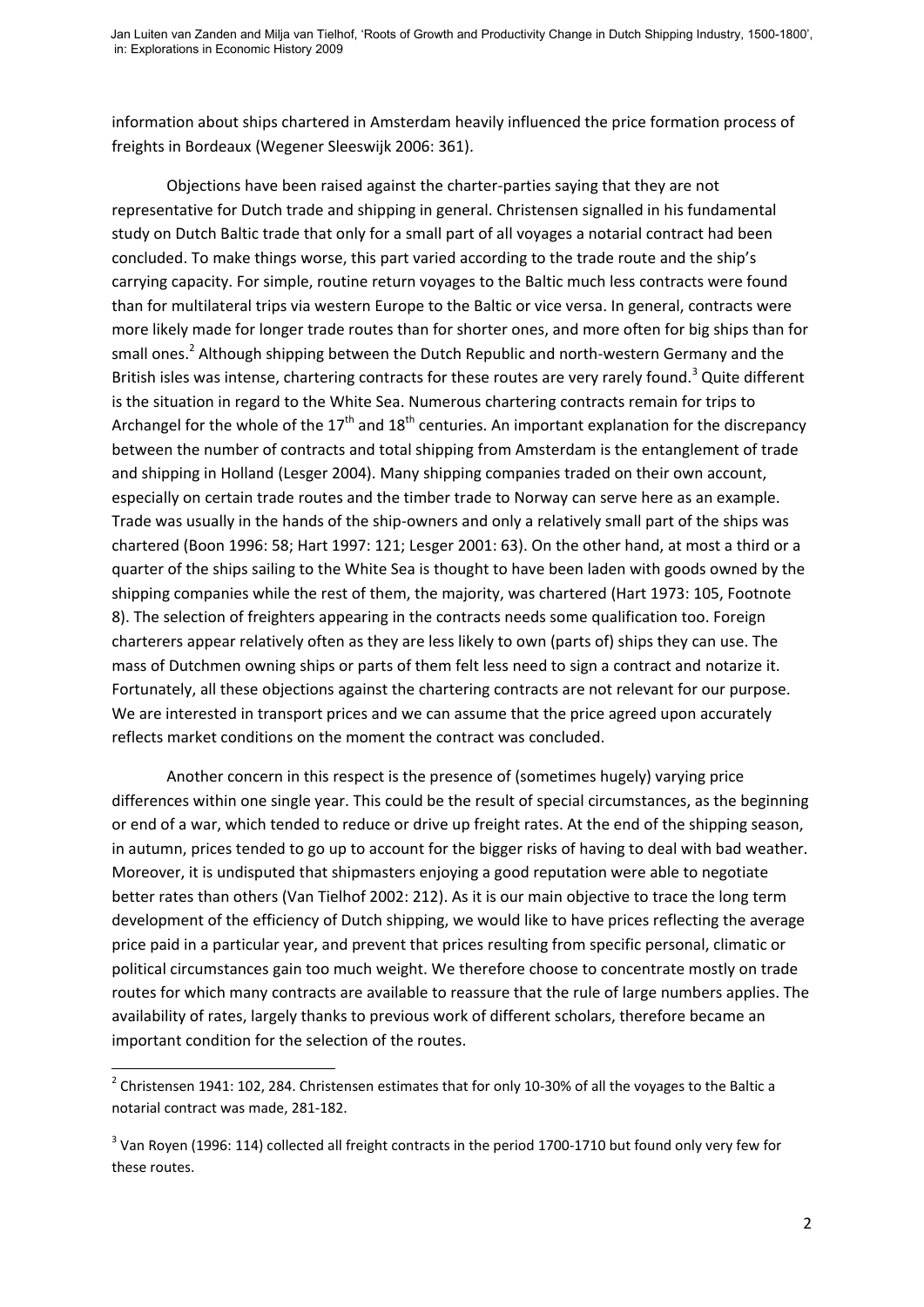The largest number of freight rates at our disposal apply to shipping from Amsterdam to Archangel. Hart published freight rates based on 631 prices for return voyages in the period 1594- 1645, which is an average of more than 12 per year (Hart 1973: 8, 11-12). For the second half of the 17th century he was not able to find as many prices, only 148, which is less than 3 per year. This series could be continued thanks to a publication by Van Royen of Dutch freight rates on all the important trade routes in the period 1700 – 1710 (Van Royen 1996: 124). His yearly averages for shipping to Archangel are based on 395 separate prices, or an impressive 36 per year. For the present article we have collected 618 chartering contracts in the Amsterdam notarial records for return voyages to Archangel in the period 1714-1794, which is almost 8 prices per year. In total, 1792 freight rates.

The Baltic trade is also well documented, as can be expected in view of the importance it always had in the Dutch trading network. Despite the phenomenon of contracts which were not notarized, especially in the  $18<sup>th</sup>$  century, and the entanglement of shipping and trade reducing the number of ships actually chartered, our series are based on more than 500 separate prices. Van Tielhof published freight rates for single voyages from Reval (Tallinn) to Amsterdam (1513, 1514, 1516, 1530, 1547); 45 prices for single voyages from Gdansk to Holland (1578-1595) and a series for return voyages from the Dutch Republic to Gdansk and nearby ports based on 482 individual prices (1591-1758) (Van Tielhof 2002: 198, 203, 340-345). We collected another 16 prices in the Amsterdam notarial records for the period after 1758, and took freight rates for return voyages to Gdansk or Königsberg in 1753 and 1759 from an article by 't Hart and Van Royen (1984: 100).

A third trade route which is sufficiently documented is shipping to Bordeaux. Israel published series of freight rates for several trade routes in the first half of the  $17<sup>th</sup>$  century, among which figure 34 prices for transporting wine from Bordeaux to Amsterdam (1594-1643) (Israel 1989: 90, 135). For the  $18<sup>th</sup>$  century we were able to make use of the data generously given to us by Anne Wegener Sleeswijk. She collected freight rates for transport from Bordeaux or Libourne - also in Guynenne - to Amsterdam or Rotterdam in 1698-1793, and calculated yearly averages based on 361 individual prices (discussed in Wegener Sleeswijk 2006). Unfortunately a gap is left between the two series, spanning the second half of the  $17<sup>th</sup>$  century.

In order to include shipping to the Mediterranean in our survey we fell back on the transport prices Hart presented in his study on the Archangel trade, as he also considered shipping from Amsterdam via the White Sea to Italy. There were never many ships involved in this multilateral trade, but it was a constant part of Dutch shipping in the  $17<sup>th</sup>$  and  $18<sup>th</sup>$  century. We used his 40 prices for the destination Livorno in the period 1601-1699 (on this route the freight rates usually did not involve the voyage back to Amsterdam) (Hart 1973: 17-18), and collected an additional 19 freight rates in the Amsterdam notarial records for 1712-1790. For the first decade of the 18<sup>th</sup> century rates were again provided by Van Royen who based his averages on 36 prices. The data on this route are few, but they cover a relatively large part of the trade on this route.

In all, more than 2800 prices, and although this number covers only a small part of all the voyages undertaken by Dutch ships in the period under study, it should be sufficient to overrule all kinds of particularities and give a trustworthy picture of the development of transport prices on Dutch ships.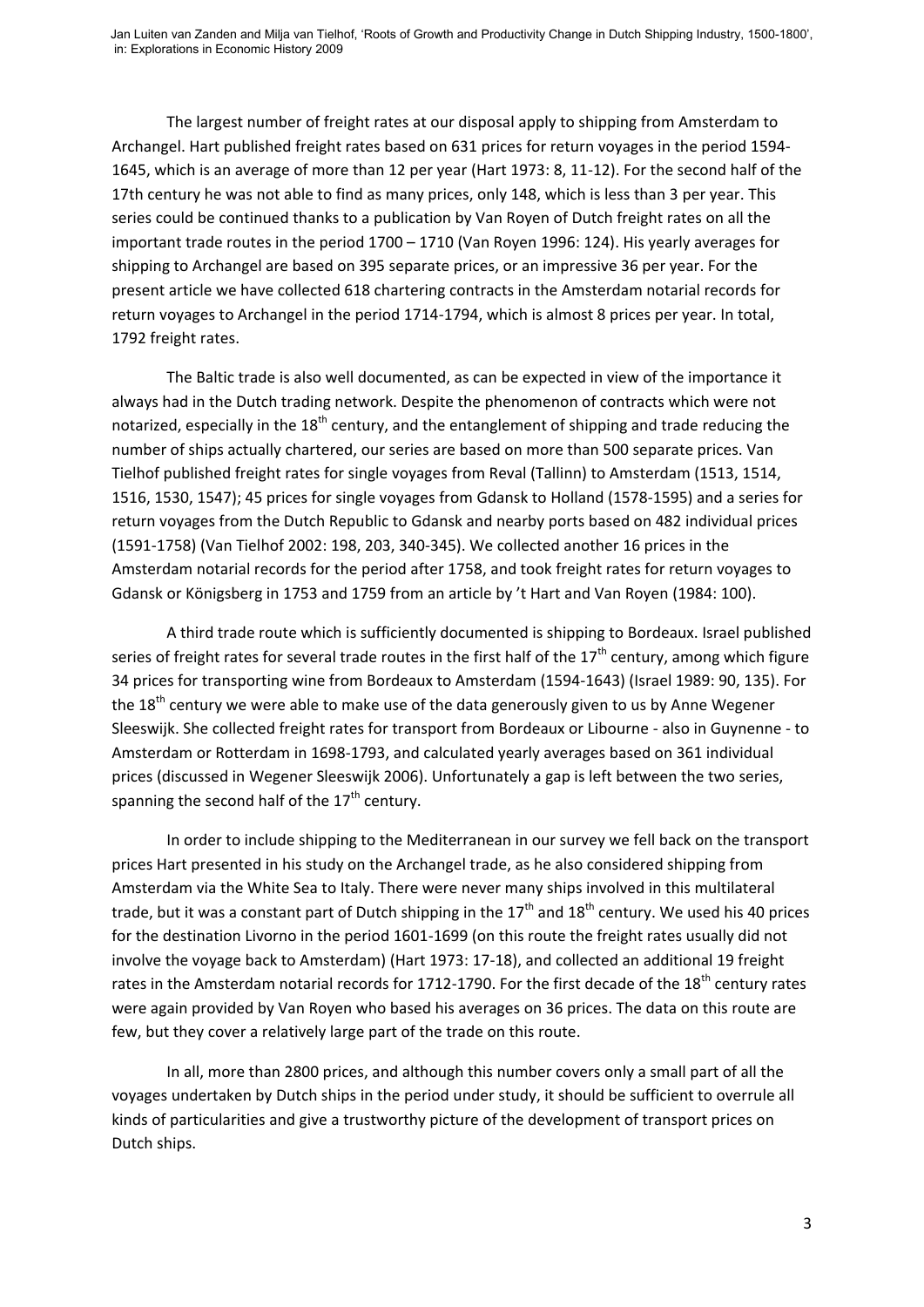Practically all of these prices come from chartering contracts in archives of notaries based in Amsterdam. As a consequence our data are scarce before circa 1590, when there is a lack of notarial archives. Another problematic period is the second half of the 18<sup>th</sup> century. After the middle of the century the number of notarial contracts for voyages to the Baltic and the Atlantic coast of France diminished. As Wegener Sleeswijk has suggested there is reason to think that in this period the need to notarize the contracts was felt less than before. Freight contracts were thus still made, but more often by private contract (Wegener Sleeswijk 2006: appendix VII). To supplement the data from the notarial registers, the Amsterdam price currant is useless because it unfortunately did not mention freight rates. To a limited extent, especially for the  $16<sup>th</sup>$  century, we were able to collect freight rates from mercantile account books, but it is surprising how few private archives of Dutch merchants have remained. Only a very limited number of the thousands of prices have been taken from mercantile account books. 4

A final consideration about the freight contracts as a source concerns their homogenous character. Almost all of the prices were expressed in guilders per last.<sup>5</sup> These lasts were often specified as rye lasts, which is explained by the dominance of grain on these trade routes. When no specification was added, we have interpreted lasts as rye lasts. In some contracts there were only prices for other commodities. We then used the prices for wheat or barley, and if they also lacked, the price for linseed of hemp. These were not much different from the rye last, as is apparent in those cases were the same tariff is explicitly mentioned for all grains, or cases where transport of wheat costs one guilder per last more and barley one guilder less than transport of rye (Hart 1973: 9). Prices per last of tar and timber were always neglected as the tar and timber last differ too much from the rye last. In the 18th century an official ship's last came into use in Holland, specifically meant to indicate the carrying capacity of ships irrespective of the goods loaded. These ship's lasts were considerably bigger than, for example, rye lasts or timber lasts. Probably the ship's lasts were expressed in specific gravity of water (Wegener Sleeswijk 2003: 89). These ship's lasts were used in the collection of certain duties in the port of Amsterdam in the 18th century and in other circumstances, but charterers and shipping companies did not change their habit of expressing transport prices per last of rye. Prices for shipping between Guyenne and the Dutch Republic were always expressed per ton of wine. To facilitate the comparison with other routes, we have converted them to rye last by equalling 1 rye last to 2 tons of wine. Our nominal prices thus all give prices per rye last.

We have neglected the particular conditions and arrangements made in the contracts, such as the maximum of lay-days, the right for the crew to take some goods with them at no charge ('*voering*', '*Kinderführung*') and the hat-money or special reward for the shipmaster personally ('*kaplaken*'). <sup>6</sup> Often the value of these extra remunerations was not known or it was impossible to

**.** 

 $^4$  The prices for the first half of the 16<sup>th</sup> century are from the account books of a Reval merchant, but refer to the freight for Dutch ships. Prices for 1578-1595 are from the private archives of a Delft merchant.

 $5$  In the first half of the 18<sup>th</sup> century the prices for shipping to Livorno via Archangel were expressed in ducats, which have been converted into guilders (1 ducat = 3 guilders).

 $^6$  Only in the case of the freight rates to Bordeaux in the 18<sup>th</sup> century the hat-money was added to the freight price as far as possible. Wegener Sleeswijk 2006: Appendix VII.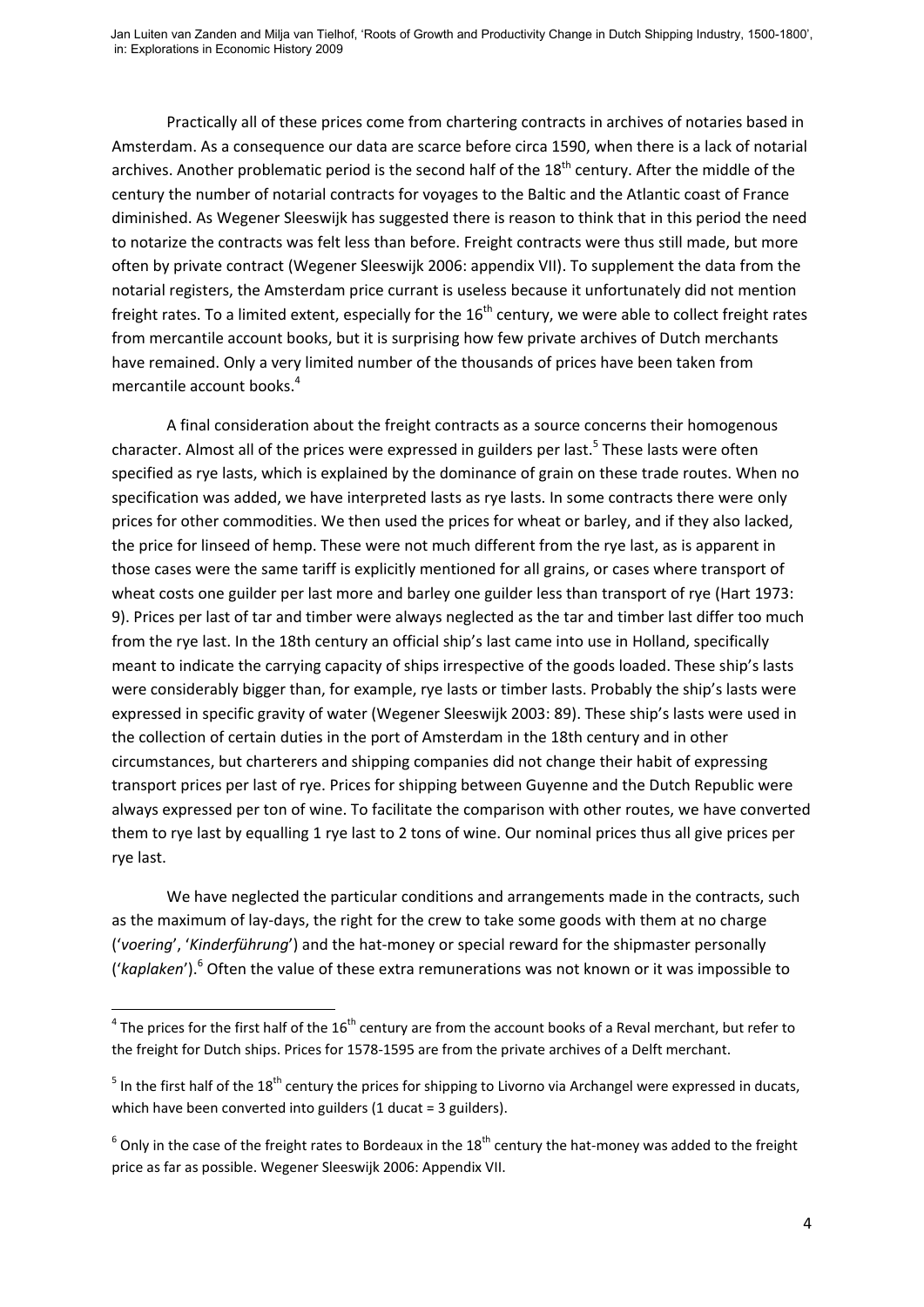convert them to prices per last. In any case, their relevance to the transport costs in general was limited, and there was no tendency for them to diminish or grow larger in the long run.<sup>7</sup>

Prices used for deflating the freight rates:

Wages: wages on unskilled labourers from De Vries and Van der Woude (1997)

Victuals: index of the cost of living from Van Zanden (2005)

Iron and Copper: Posthumus (1943/64) (17<sup>th</sup> and 18<sup>th</sup> century: Amsterdam exchange: 15<sup>th</sup> and 16<sup>th</sup> century: Utrecht and Leiden institutions), De Moor (2000), and for the period 1585-1620 De Jong (2005); a few gaps remained, which were filled by simple intrapolation.

Timber: same sources as iron and copper prices: Posthumus (1964): series 216, 268, 316, 317, 318, 328, Middelhoven (1978), and De Moor (2000); we thank Christiaan van Bochove for making these data available to us; we also had to intrapolate gaps in this series.

Zuijderduijn (2007) (period 1450-1560) en from the development of interest rates on public debt by Fritschy (2004).

<sup>————————————————————&</sup>lt;br><sup>7</sup> This is the impression conveyed by the contracts for rye shipments from Gdansk to Amsterdam and it was also remarked by Knoppers in relation to the hat-money for voyages to Archangel (Knoppers 1976: 45, Footnote 107).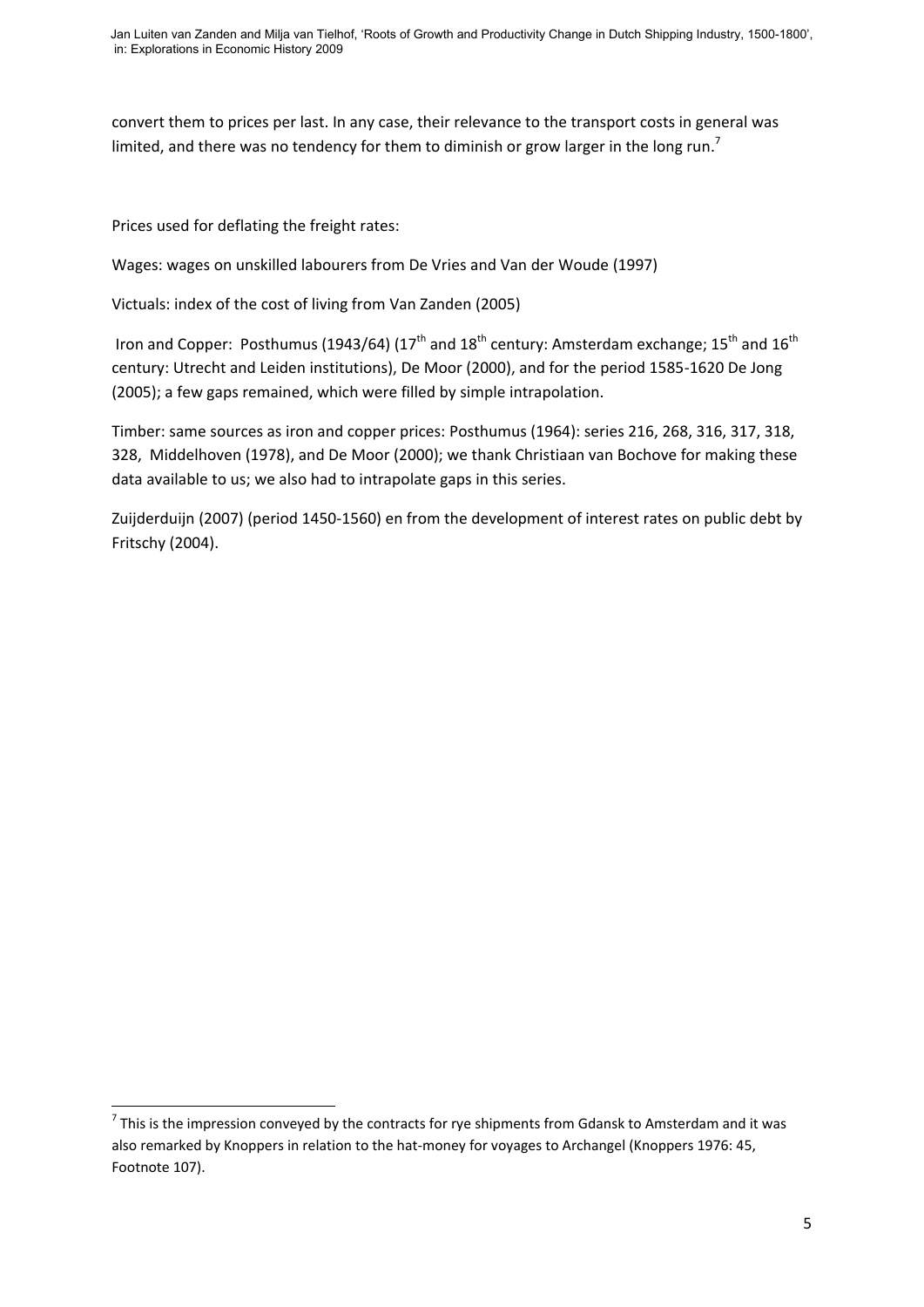## References

Antras, P., and H.J. Voth (2003), 'Productivity Growth During the English Industrial Revolution: A Dual Approach' *Explorations in Economic History* 40, pp. 52-77.

Bang, N.E., and K. Korst (1906/1953), *Tabeller over Skibsvart og Varetransport gennem Oresund*. Copenhagen: Gyldendal, Nordisk Forlag.

Boxer, C.R. (1964), 'Sedentary workers and seafaring folk in the Dutch Republic', in: *Britain and the Netherlands* II. Groningen: Wolters, pp.148-168.

Bruggen, B.E. van (1977), 'Schepen, ontwerp en bouw', in: *Maritieme Geschiedenis der Nederlanden* 3. Bussum: Unieboek, pp. 15-58.

Brulez, W. (1979), 'De scheepvaartwinst in de nieuwe tijden', *Tijdschrift voor Geschiedenis* 92, pp. 1- 19.

Bruijn, Jaap R. (1990), 'Productivity, profitability and costs of private and corporate Dutch ship owning in the seventeenth and eighteenth centuries', in: James Tracy ed., *The rise of merchant empires. Long-distance trade in the early modern world, 1350-1750*. Cambridge UP, pp. 174-194.

Buck, P. de and J.Th. Lindblad (1983), 'De scheepvaart en handel uit de Oostzee op Amsterdam en de Republiek, 1722-1780', *Tijdschrift voor Geschiedenis* 96, pp. 536-562.

Buck , P. de and J.Th. Lindblad (1990), 'Navigatie en negotie. De galjootsgeldregisters als bron van onderzoek naar de geschiedenis van de Oostzeehandel in de achttiende eeuw', *Tijdschrift voor Zeegeschiedenis* 9, pp. 27-48.

Christensen, Aksel E. (1941), *Dutch trade to the Baltic about 1600. Studies in the Sound toll register and Dutch shipping records*. Copenhagen: Munksgaard/The Hague: Nijhoff.

Fritschy, Wantje, A 'financial revolution' reconsidered; public finance in Holland during the Dutch Revolt, 1568-1648', *E*c*onomic History Review,* LVII (2004).

Hart, S. (1977), 'Rederij', *Maritieme Geschiedenis der Nederlanden* II. Bussum: Unieboek, pp. 106- 125.

Hoffman, Philip (2000), *Growth in a traditional society. The French countryside 1450-1815.* Princeton: Princeton University Press.

Horlings, E. (1995), *The Economic Development of the Dutch Service Sector 1800-1850*. Amsterdam: NEHA.

Israel, Jonathan I. (1989), *Dutch primacy in world trade, 1585-1740*. Oxford UP.

Israel, Jonathan I. (1996) 'The Dutch economy during the Thirty Year' War', in: C.A. Davids, W. Fritschy and L.A. van der Valk eds., *Kapitaal, ondernemerschap en beleid. Studies over economie en politiek in Nederland, Europa en Azië. Afscheidsbundel voor prof.dr. P.W. Klein*. Amsterdam: NEHA, pp. 77-94.

Jacks, David (2004), 'Market Integration in the North and Baltic Seas, 1500-1800.' *Journal of European Economic History* 33(3), pp. 285-329.

Jansen, H.P.H. (1976), 'Handelsvaart van de Noordnederlanders', *Maritieme Geschiedenis der Nederlanden* I, Bussum: Unieboek, pp. 261-276.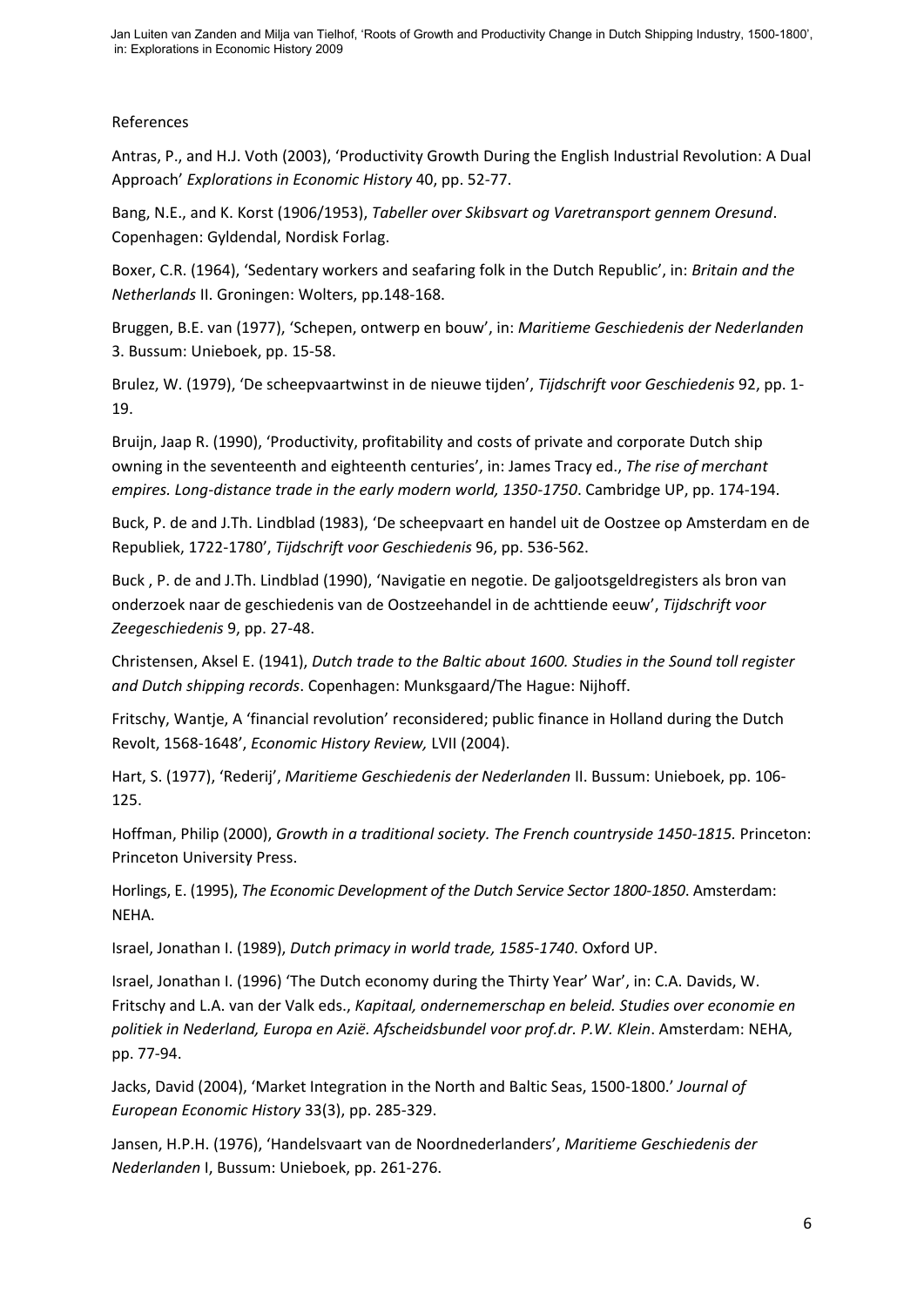Jansen, Michael (1999), *De industriële ontwikkeling in Nederland 1800-1850.* Amsterdam: Aksant.

Jeannin, Pierre (1960), 'Le tonnage des navires utilisés dans la Baltique de 1550 à 1640 d'après les sources Prussiennes', in: M. Mollat du Jourdin ed., *Le navire et l' économie maritime du Nord de l'Europe du Moyen Age au XVIIIe siècle*. Paris: S.E.V.P.E.N., pp. 45-63.

Jong, Michiel de (2005), *'Staat van oorlog'. Wapenbedrijf en militaire hervorming in de Republiek der Verenigde Nederlanden 1585-1621*. Hilversum: Verloren.

Kampen, Simon Christiaan van (1953), *De Rotterdamse particuliere scheepsbouw in de tijd van de Republiek*. Assen: Born.

Kempas, Horst (1964), *Seeverkehr und Pfundzoll im Herzogtum Preussen*. PhD thesis, Bonn University.

Ketting, Herman (2006), *Fluitschepen voor de VOC. Balanceren tussen oncostelijckheijt en duursaemheijt.* Zaltbommel: Aprilis.

Klein, P.W. (1965), De Trippen in de 17<sup>e</sup> eeuw . Een studie over het ondernemersgedrag op de *Hollandse stapelmarkt*. Assen: Van Gorcum.

Knick Harley, C. (1988), 'Ocean Freight Rates and Productivity, 1740-1913. The Primacy of Mechanical Invention Reaffirmed', *The Journal of Economic History* 48/4 , pp. 851-876.

Knoppers, J.V.Th. (1976), *Dutch trade with Russia from the time of Peter I to Alexander I. A quantitative study in eighteenth century shipping.* Montreal: I.C.E.S.

Lesger, Clé (2001), *Handel in Amsterdam ten tijde van de Opstand. Kooplieden, commerciële expansie en verandering in de ruimtelijke economie van de Nederlanden ca. 1550 - ca. 1630*. Hilversum: Verloren.

Lindblad, J.Th. (1995), *Dutch entries in the pound-toll registers of Elbing 1585-1700*. The Hague: Instituut voor Nederlandse Geschiedenis.

Lottum, Jelle van (2007), *Across the North Sea. The Impact of the Dutch Republic on international labour migration, c. 1550-1850*. Amsterdam: Aksant.

Lottum, Jelle van, and Jan Lucassen (2007), 'Six Cross-Sections of the Dutch Maritime Labour Market: A Preliminary Reconstruction and its Implications (1610-1850)', in: Richard Gorski (ed.), *Maritime labour in the Northern Hemisphere c. 1750-1950*. Amsterdam: Aksant, pp. 13-42.

Lucassen, Jan, and Richard W. Unger (2000), 'Labour productivity in ocean shipping, 1450-1875', *International Journal of Maritime History* 12/2, pp. 127-141.

Menard, Russell R. (1991), 'Transport costs and long-range trade 1300-1800: was there a European "transport revolution" in the early modern era?' in: James D. Tracy ed., *The political economy of merchant empires. State power and world trade 1350-1750*. Cambridge UP, pp. 228-275.

Mickwitz, Gunnar (1938), *Aus Revaler Handelsbüchern. Zur Technik des Ostseehandels in der ersten Hälfte des 16. Jahrhunderts*. Helsinki: Akademiska Bokhandeln.

Moor, G. de (2000), *Lonen en prijzen in het Cistercienzerinnenklooster Leeuwenhorst bij Noordwijkerhout*. Amsterdam: Amsterdamse Historische Reeks.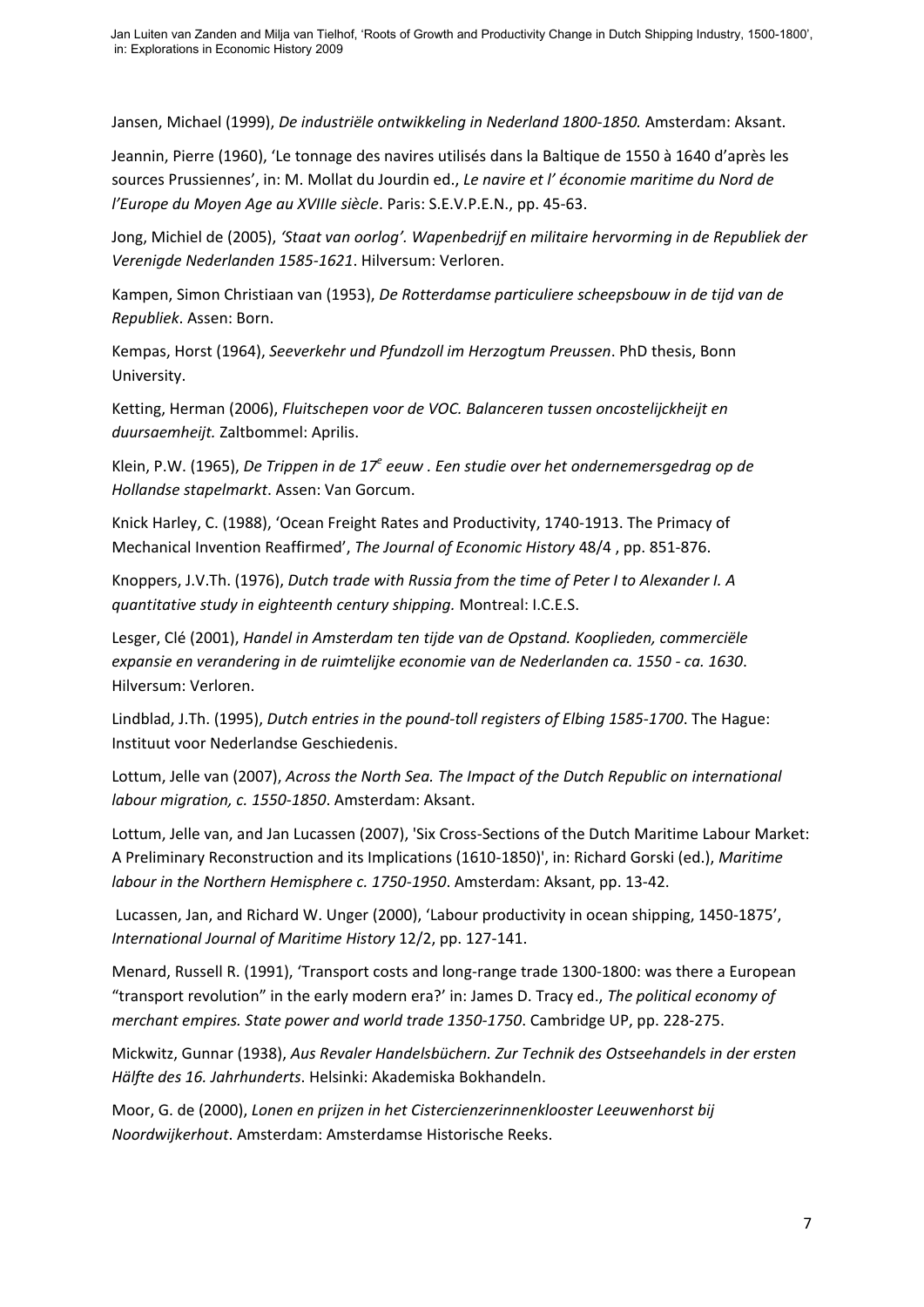North, Douglass C. (1958), 'Ocean Freight Rates and Economic Development 1750-1913', *The Journal of Economic History* XVIII, pp. 537-555.

Ormrod, David (2003), *The rise of commercial empires. England and the Netherlands in the age of mercantilism, 1650-1770*. Cambridge UP.

Posthumus, N.W. (1943/64), *Nederlandsche prijsgeschiedenis*. 2 vols. Leiden: Brill.

Royen, P.C. van (1987), *Zeevarenden op de koopvaardijvloot omstreeks 1700*. Amsterdam/The Hague: De Bataafsche Leeuw.

Royen, Paul C. van (1996), 'The Dutch mercantile marine, late  $17<sup>th</sup>$  century to early  $18<sup>th</sup>$  century', in: *Guerres maritimes 1688-1713. IVes Journées franco-brittaniques d'histoire de la marine, Portsmouth 1-4 avril 1992*. Vincennes: Service historique de la Marine. pp. 103-137.

Shepherd, James F. and Gary M. Walton (1972), *Shipping, maritime trade and the economic development of colonial North America*. Cambridge UP.

Smits, J.P.H. (1995), *Economische groei en structuurveranderingen in de Nederlandse dienstensector 1850-1913*. Amsterdam: Vrije Universiteit.

Smits, J.P.H., E. Horlings and J.L. van Zanden (2000), *Dutch GNP and its components, 1800-1913*. Groningen : Growth and Development Centre.

Tielhof, Milja van (1995), *De Hollandse graanhandel, 1470-1570. Koren op de Amsterdamse molen*. The Hague: Hollandse Historische Reeks 23.

Tielhof, Milja van (2002), *The 'mother of all trades'. The Baltic grain trade in Amsterdam from the late 16th to the early 19th century*. Leiden/Boston/Köln: Brill.

Tracy, J.D. (1990), *Holland under Habsburg Rule 1506-1566. The Formation of a Body Politic.* Berkeley: University of California Press.

Unger, Richard W. (1978), *Dutch shipbuilding before 1800. Ships and guilds*. Assen/Amsterdam: Van Gorcum.

Unger, Richard W. (1992), 'The Tonnage of Europe's Merchant Fleets 1300-1800', *The American Neptune* 52, pp. 247-261.

Unger, Richard W. (1997), *Ships and Shipbuilding in the North Sea and Atlantic, 1400-1800*. Aldershot: Ashgate.

Unger, Richard W. (2000), 'The *Fluit*: specialist cargo vessels 1500-1650', in: Robert Gardiner ed., *Cogs, caravels and galleons. Conway's history of the ship. The sailing ship 1000-1650*. London 1994, reprint 2000, pp.115-130.

Vogel, Walther (1932), 'Beiträge zur Statistik der deutschen Seeschiffahrt im 17. und 18. Jahrhundert II', *Hansische Geschichtsblätter,* 57 , pp. 78-151.

Vries, Jan de, and Ad van der Woude (1997), *The first modern economy. Success, failure and perseverance of the Dutch economy, 1500-1815*. Cambridge UP.

Wegener Sleeswyk, André (2003), *De Gouden Eeuw van het fluitschip*. Franeker: Van Wijnen.

Winkelman, P.H. (1981), *Bronnen voor de geschiedenis van de Nederlandse Oostzeehandel in de zeventiende eeuw* II . The Hague: Nijhoff.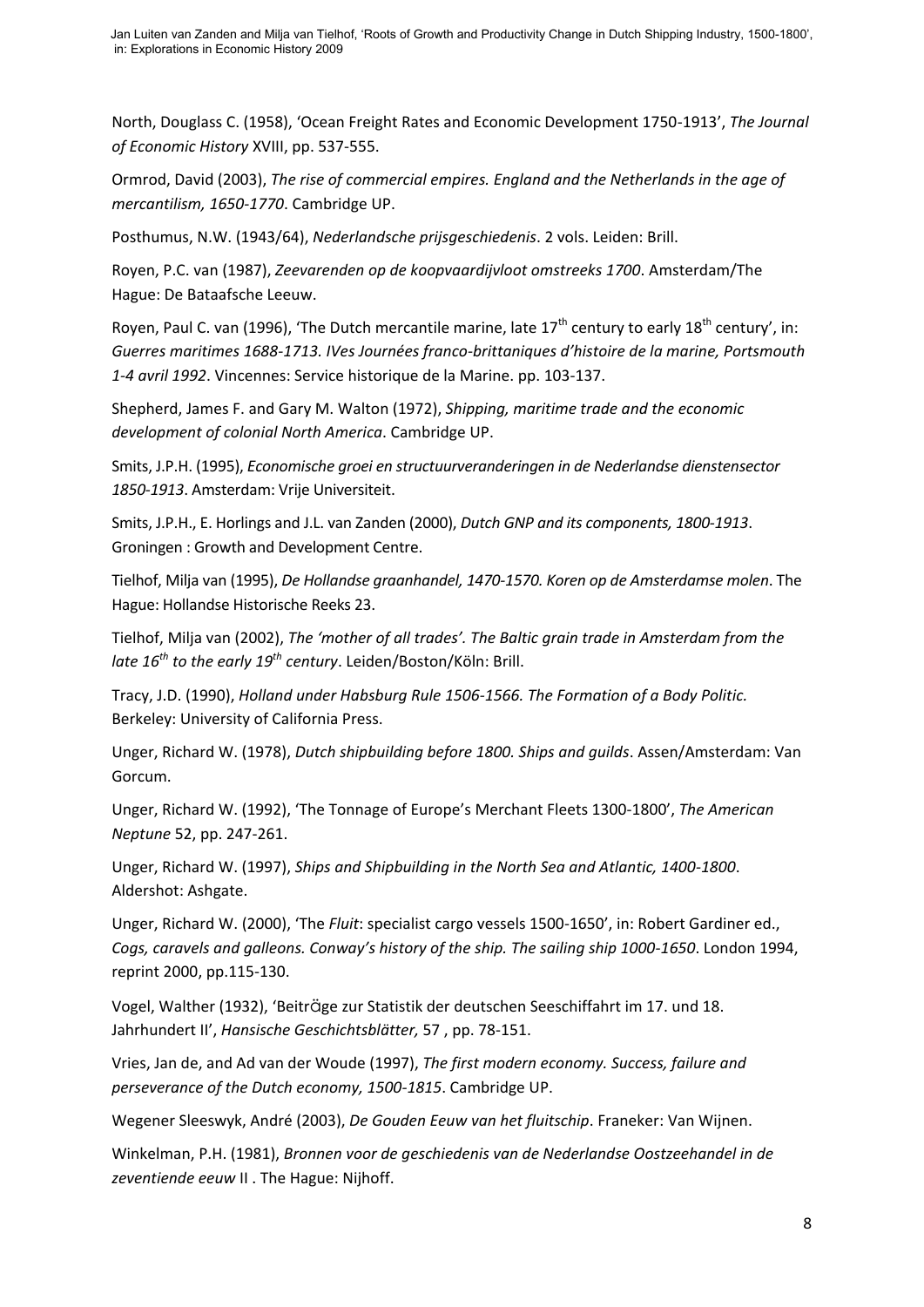Zanden, J.L. van (1987), 'De economie van Holland in de periode 1650-1805: groei of

achteruitgang?', *Bijdragen en mededelingen betreffende de geschiedenis der Nederlanden* 102, pp. 562-609.

Zanden, J.L. van (2001), 'Early modern economic growth: a survey of the European economy 1500- 1800', in: M. Prak (ed.), *Early Modern Capitalism.* London: Routledge, pp. 69-87.

Zanden, J.L. van (2002), 'Taking the measure of the early modern economy. Historical national accounts for Holland in 1510/14', *European Review of Economic History* 6, pp. 3-36.

Zanden, J.L. van (2005), *'*What happened to the standard of living before the Industrial Revolution? New evidence from the western part of the Netherlands,' in: R.C. Allen, T. Bengtsson, and M. Dribe (eds.), *Living Standards in the Past: New Perspectives on Well-Being in Asia and Europe*, Oxford.

Zuijderduijn, J. (2007), *Medieval Capital Markets. Markets for Renten Between State Formation and Private Investment in Holland*, 1300-1550. PhD thesis, Utrecht University.

## References in the Appendices

Bang, N.E., and K. Korst (1906/1953), *Tabeller over Skibsvart og Varetransport gennem Oresund*. Copenhagen: Gyldendal, Nordisk Forlag.

Boon, Piet (1996), *Bouwers van de zee: zeevarenden van het Westfriese platteland, c. 1680-1720* . The Hague: Hollandse Historische Reeks 26.

Bruijn, Jaap R. (1990), 'Productivity, profitability and costs of private and corporate Dutch ship owning in the seventeenth and eighteenth centuries', in: James Tracy ed., *The rise of merchant empires. Long-distance trade in the early modern world, 1350-1750*. Cambridge UP, pp. 174-194.

Bruijn, J.R., F.S. Gaastra and I. Schöffer (1979/87), *Dutch-Asiatic shipping in the 17th and 18th centuries*. 3 vols. The Hague: Nijhoff.

Christensen, Aksel E. (1941), *Dutch trade to the Baltic about 1600. Studies in the Sound toll register and Dutch shipping records*. Copenhagen: Munksgaard/The Hague: Nijhoff.

Gelderblom (2004), 'The Dutch sugar industry and trade, 1590-1700,' mimeo. Utrecht University/IISH (Amsterdam).

Hart, Simon (1973), 'Amsterdam shipping and trade to Northern Russia in the seventeenth century', *Mededelingen van de Nederlandse Vereniging voor Zeegeschiedenis 26*, p. 5-30 and 105-117.

Hart, S. (1977), 'Rederij', *Maritieme Geschiedenis der Nederlanden* II. Bussum: Unieboek, pp. 106- 125.

Hart, W.G. 't and P.C. van Royen (1984), 'Het smakschip "De Neufville van der Hoop". Een onderzoek naar de rendabiliteit van de Nederlandse vrachtvaart in de achttiende eeuw ', *Economisch- en Sociaal-Historisch Jaarboek* 48, pp. 150-168.

Heeres, W.G. (1982), 'Het paalgeld: een bijdrage tot de kennis van de Nederlandse handelsstatistiek in het verleden', *Economisch- en Sociaalhistorisch Jaarboek* 45, pp. 1-17.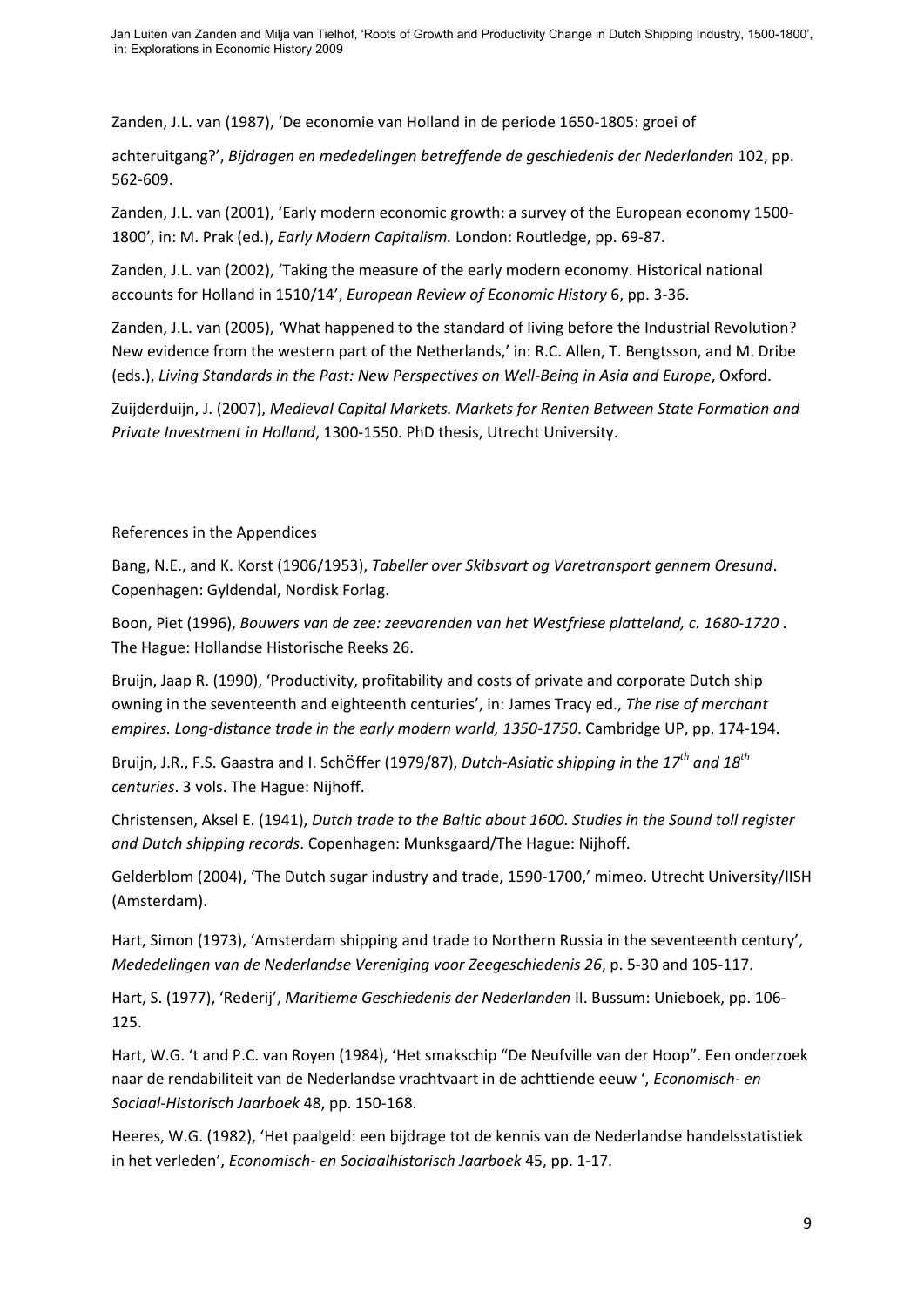Heijer, Henk den (1997), *Goud, ivoor en slaven: scheepvaart en handel van de Tweede Westindische Compagnie op Afrika, 1674-1740*. Zutphen: Walburg Pers.

Horlings, E. (1995), *The Economic Development of the Dutch Service Sector 1800-1850*. Amsterdam: NEHA.

Israel, Jonathan I. (1989), *Dutch primacy in world trade, 1585-1740*. Oxford UP.

Jong, Michiel de (2005), *'Staat van oorlog'. Wapenbedrijf en militaire hervorming in de Republiek der Verenigde Nederlanden 1585-1621*. Hilversum: Verloren.

Knoppers, J.V.Th. (1976), *Dutch trade with Russia from the time of Peter I to Alexander I. A quantitative study in eighteenth century shipping.* Montreal: I.C.E.S.

Lesger, Clé (2001), *Handel in Amsterdam ten tijde van de Opstand. Kooplieden, commerciële expansie en verandering in de ruimtelijke economie van de Nederlanden ca. 1550 - ca. 1630*. Hilversum: Verloren.

Lesger, Clé (2004), 'Schepen en schippers in Amsterdam tijdens het laatste kwart van de zestiende euw', *Tijdschrift voor Zeegeschiedenis* 23/1, pp. 3-16.

Mickwitz, Gunnar (1938), *Aus Revaler Handelsbüchern. Zur Technik des Ostseehandels in der ersten Hälfte des 16. Jahrhunderts*. Helsinki: Akademiska Bokhandeln.

Middelhoven, P.J. (1978) De Amsterdamse veilingen van Noordeuropees naaldhout, 1717-1808. Een bijdrage tot de Nederlandse prijsgeschiedenis, *Economisch- en Sociaal-Historisch Jaarboek*, 41, 86-115.

Oldewelt, W.F.H. (1953), 'De scheepvaartstatistiek van Amsterdam in de 17<sup>e</sup> en 18<sup>e</sup> eeuw', Jaarboek *Amstelodamum* 45, 114-151.

Posthumus, N.W. (1953), *De oosterse handel te Amsterdam. Het oudst bewaarde koopmansboek van een Amsterdamse vennootschap betreffende de handel op de Oostzee 1485-1490*. Leiden: Brill.

Reinders Folmer-van Prooijen, Corrie (2000), *Van Goederenhandel naar Slavenhandel. De Middelburgse Commercie Compagnie 1720-1755*. Middelburg: Koninklijk Zeeuwsch Genootschap der Wetenschappen.

Royen, Paul C. van (1996), 'The Dutch mercantile marine, late  $17<sup>th</sup>$  century to early  $18<sup>th</sup>$  century', in: *Guerres maritimes 1688-1713. IVes Journées franco-brittaniques d'histoire de la marine, Portsmouth 1-4 avril 1992*. Vincennes: Service historique de la Marine. pp. 103-137.

Tielhof, Milja van (2002), *The 'mother of all trades'. The Baltic grain trade in Amsterdam from the late 16th to the early 19th century*. Leiden/Boston/Köln: Brill.

VanderOudermeulen (1801) 'Iets dat tot voordeel der deelgenoten van de Oost-Indische Compagnie en tot nut van ieder vingezeten van dit gemeenebest kan strekken' in G.K. Van Hogendorp (ed.), *Stukken, raakende den tegenwoordigen toestand der Bataafsche bezittingen in Oost-Indië*. Den Haag; Leeuwestyn.

Vogel, Walther (1915), "Zur Grosse der europäischen Handelsflotten im 15., 16. und 17. Jahrhundert', *Forschungen und Versuche zur Geschichte des Mittelalters und der Neuzeit. Festschrift Dietrich Schäfer*. Jena: Fischer, pp. 268-333.